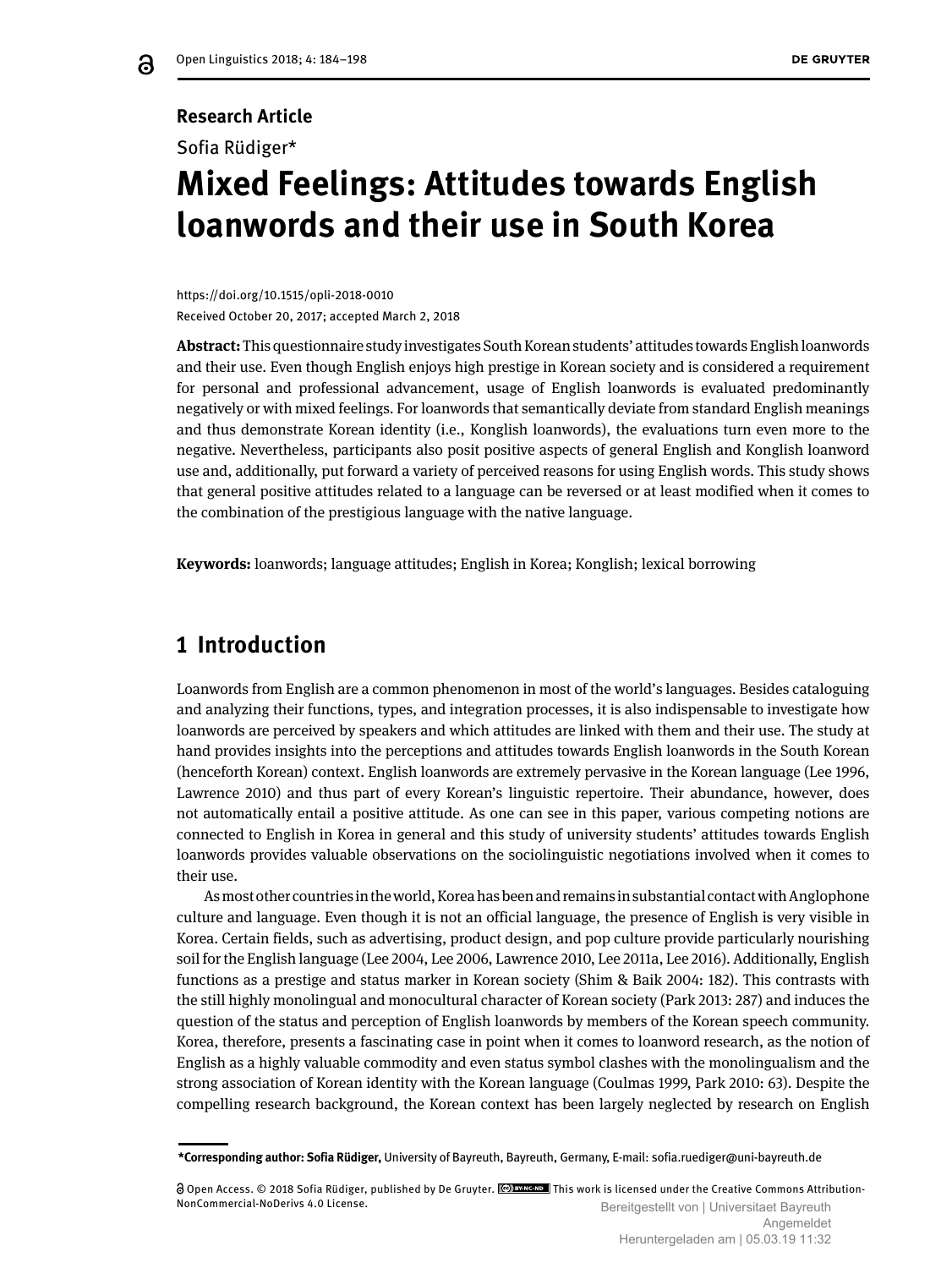loanwords, especially when it comes to attitudes and usage by the general population.

The first section of this paper presents a short theoretical overview of English loanwords in the world's languages, which is subsequently narrowed down to a focus on Asia. Despite the geographical proximity and some similarities in the sociolinguistic situation in Korea and Japan, it is surprising that the latter has attracted a far bigger share of attention in loanword research. The theoretical section will thus zoom in on English loanword research in Japan as it provides a compelling point of reference before coming to the specific setting of English in the Korean context. The next section introduces previous research on English loanwords in Korea and is followed by the methodology. The aim of this study is to describe the perception of profuse English loanword users by their fellow Koreans, the perceived reasons for using English loanwords in the first place, and the attitudes towards English loanwords that have undergone semantic shift. The results demonstrate mixed feelings towards English loanwords as expressed by the participants. Furthermore, a number of perceived reasons for loanword use within the Korean context, ranging from practical to historical, are uncovered in the analysis which allows to shed light on the so-far underexposed life of English loanwords in South Korea.

## **2 English loanwords around the world**

English-based loanwords (also called Anglicisms) concern lexical material, stemming originally from English, that is incorporated into a different language. As Poplack and Sankoff (1984) argue, it can be problematic to distinguish between the use of loanwords, code-switching, and interference. They consequently offer four characteristics for the successful identification of loanwords: frequency of use, native-language synonym replacement, morphophonemic/syntactic integration, and acceptability (Poplack and Sankoff 1984, 103- 104), the latter being of key interest also in the study of language attitudes.

English, as one of the main lingua francas and the global language of the present time, has been the source for extensive borrowing for many languages. Central reasons for English becoming the major player at the forefront of global languages are mainly of historical, economic, and political nature, such as the Industrial Revolution in 19th century Britain and North American as well as British colonialism (Görlach 2003, 6-7). An additional force is the rise of a global network, which has created an increasing necessity for international communication. One of the results of the aforementioned processes is the widespread use of English around the world. Furthermore, English has become a source of loanwords for other languages instead of a recipient (Görlach 2003: 7). This is not to say that English does not or has not extensively borrowed from other languages as well, as words like *kindergarten* (from German) or *sushi* (from Japanese) demonstrate. Nowadays, however, English itself is an influential resource for the acquisition of new or additional words for other languages, thereby "reflecting the importance and status it holds as a leading language" (Kowner & Rosenhouse 2008: 4).

#### **2.1 Anglicisms in Asian languages: Focus on Japan**

English loanwords have been investigated in a range of Asian languages besides Korean (see, e.g., Raksaphet 1991, Suthiwan & Tadmor 2009 for Thai; Alves 2009 for Vietnamese; Lai 2008, Wiebusch & Tadmor 2009 for Chinese). Anglicisms in Japanese, for example, have been reported as extremely pervasive and have thus attracted a particular wealth of academic attention (Quackenbush 1974, Loveday 1996, Daulton 2004, Stanlaw 2005, Honna 2008, Kowner & Daliot-Bul 2008, Schmidt 2009, Irwin 2011, Yano 2011, Moody & Matsumoto 2012, Scherling 2012). As the Korean and Japanese sociolinguistic context share a number of similarities (e.g., no Anglophone colonial background, the national language perceived as strong identity marker, a certain historical isolation based on (pen)insular geography), the insights gained from loanword research in the Japanese context are of inherent interest to this study as well. Even though originating from English, many of the English loanwords in Japanese have changed their meaning more or less dramatically, making them, at times, hard or even impossible to understand for people not familiar with Japanese language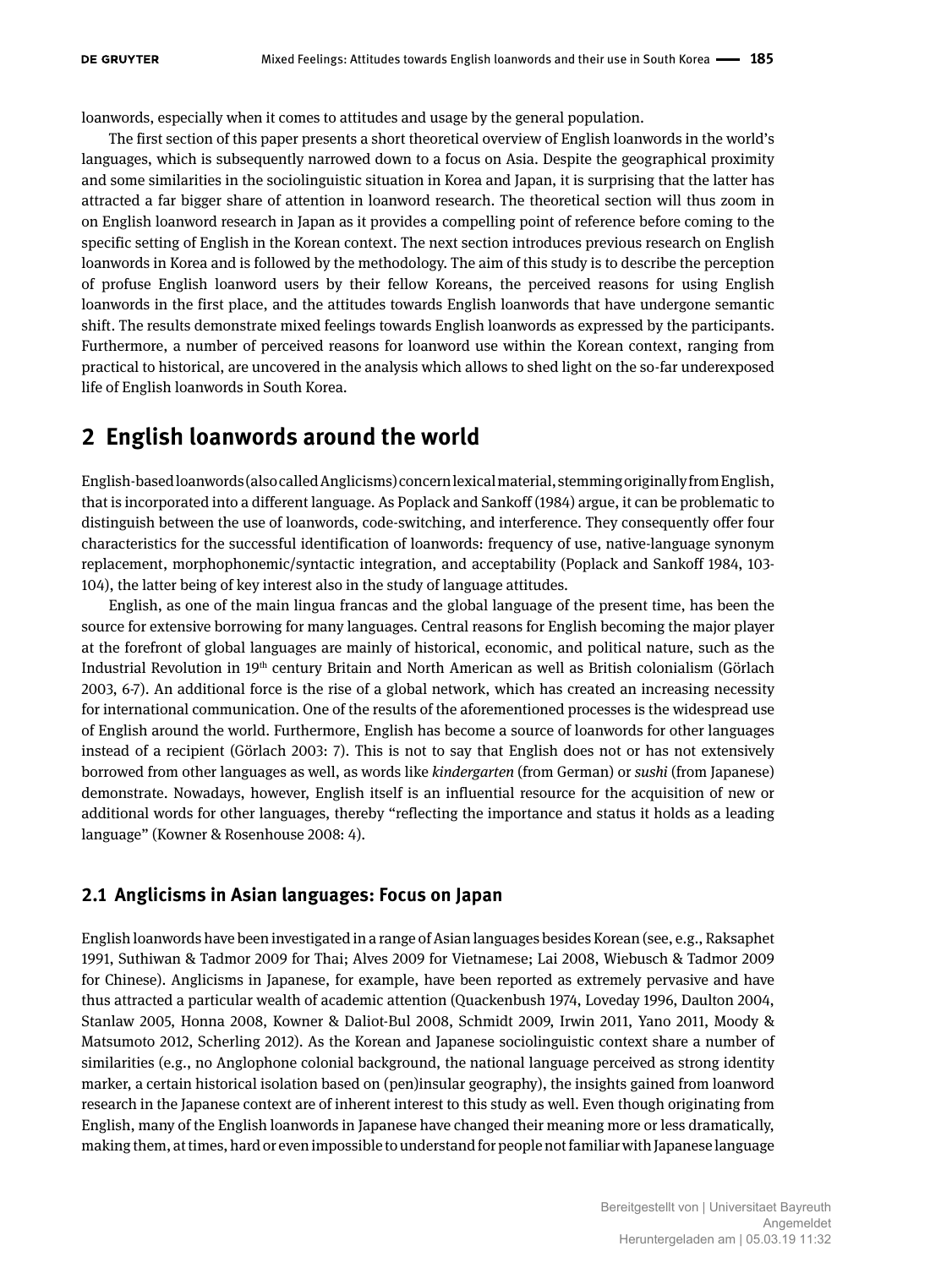and culture. These loanwords "are terms made in Japan for Japanese consumption" (Stanlaw 2005: 20), as exemplified by 'virgin road' (*baajin roodo*; the "church aisle a bride walks down" (Stanlaw 2005: 41)) or 'paper driver' (*peepaadoraiba*; "a person who has their licence, but rarely actually drives" (Stanlaw 2005: 42)). Stanlaw refers to this phenomenon as "Japanese English" and argues that due to the "home-grown" (2005: 20) status of these words they should be rather seen as "English-inspired vocabulary items" (2005: 20) than as words simply borrowed from English. A similar phenomenon of 'home-grown' English-based lexical items exists in Korea, where English loanwords which underwent considerable semantic shift are often referred to as Konglish. The term 'Konglish' itself is associated with a range of meanings and is, for example, also used to refer to the respective Koreanized English variety, mistakes made by Koreans when using English, or the Korean learners' variety of English. Acknowledging that "[t]here is no generally agreed definition of Konglish" (Hadikin 2014: 9), the use of the term 'Konglish' in this paper refers to the "specific [English-based] set of lexical items generally considered unique to Korea" (Hadikin 2014: 9).

Regarding comprehension of English loanwords and attitudes towards them in the Japanese context, Irwin (2011, 199-200) was able to identify two trends: older people have more problems understanding loanwords than younger people (a finding which Irwin himself does refer to as unsurprising) and a "lovehate relationship" with loanwords. This 'love-hate relationship' manifests as follows:

Although some [Japanese] view loanwords in a linguistically imperialistic or colonialist light as a threat to Japanese culture and tradition, many others view them as indispensible [sic] for creating a more advanced, democratic society. Some view the ever-increasing proportion of loanwords found in daily newspapers and school textbooks as a hindrance to comprehension and learning. Others are acutely aware that the large-scale absorption of Western ideas, technology and loanwords which came with the late 19th century opening up of Japan played a major role in saving the country from the colonial fate of most other Asian nations. (Irwin 2011: 200)

Stanlaw's argument, mentioned in the previous paragraph, that English loanwords in Japan mainly consist of lexical items "created within Japan and within the Japanese cultural and linguistic matrix" (2005: 37), can be seen as in line with the positive attitudes connected to English loanwords found by Irwin (2011), that is, the 'love' in the 'love-hate relationship'. If the English loanwords are seen as being created within the Japanese framework, they are not an intruder of a foreign language but a creative representation of Japanese society, culture, and language, which is reflected in their assimilation to Japanese linguistic structures (see, e.g., Loveday 1996, Stanlaw 2005, Scherling 2013).

It remains to be seen whether attitudes towards English loanwords in Korea are indeed similar to the views reported in Irwin (2011). The following section presents an overview of the contact situation in Korea, followed by a summary of previous research on Anglicisms in Korea.

#### **2.2 Setting the scene: English in Korea**

The status of English in Korea is so exceptional that it has been designated the "language of ultimate importance" (Park 2009: 1). Indeed, English is seen by Koreans as indispensable for leading a successful life: English competence enables one to succeed not only career-wise but also in private life. English functions as a social indicator and is the "key to upward social mobility" (Park 2009: 37). Even though Korea has traditionally been described as a highly monolingual and monocultural country (Park 2013: 287), English has become so pervasive within the society that ignorance of English is perceived as burdensome in everyday life (Lee 2016). Korean identity is strongly connected to speaking Korean and English is not only perceived but also actively positioned as the "language of an Other" (Park 2009: 26). Contact possibilities, however, are manifold. English is, for example, very visible in Korean pop culture (see, e.g., Lee 2004, Lee 2007), advertising (see Lee 2006), product design, and the linguistic landscape in general (see Lawrence 2012, Tan & Tan 2015). Besides, several English-medium newspapers are produced and circulated in Korea (e.g., *The Korea Herald*, *The Korea Times*, and *Joongang Daily*). Korean children officially start learning English in the third grade of elementary school but in reality English-medium kindergartens are a popular choice for Korean parents. Regular kindergartens usually offer at least some English classes, often with the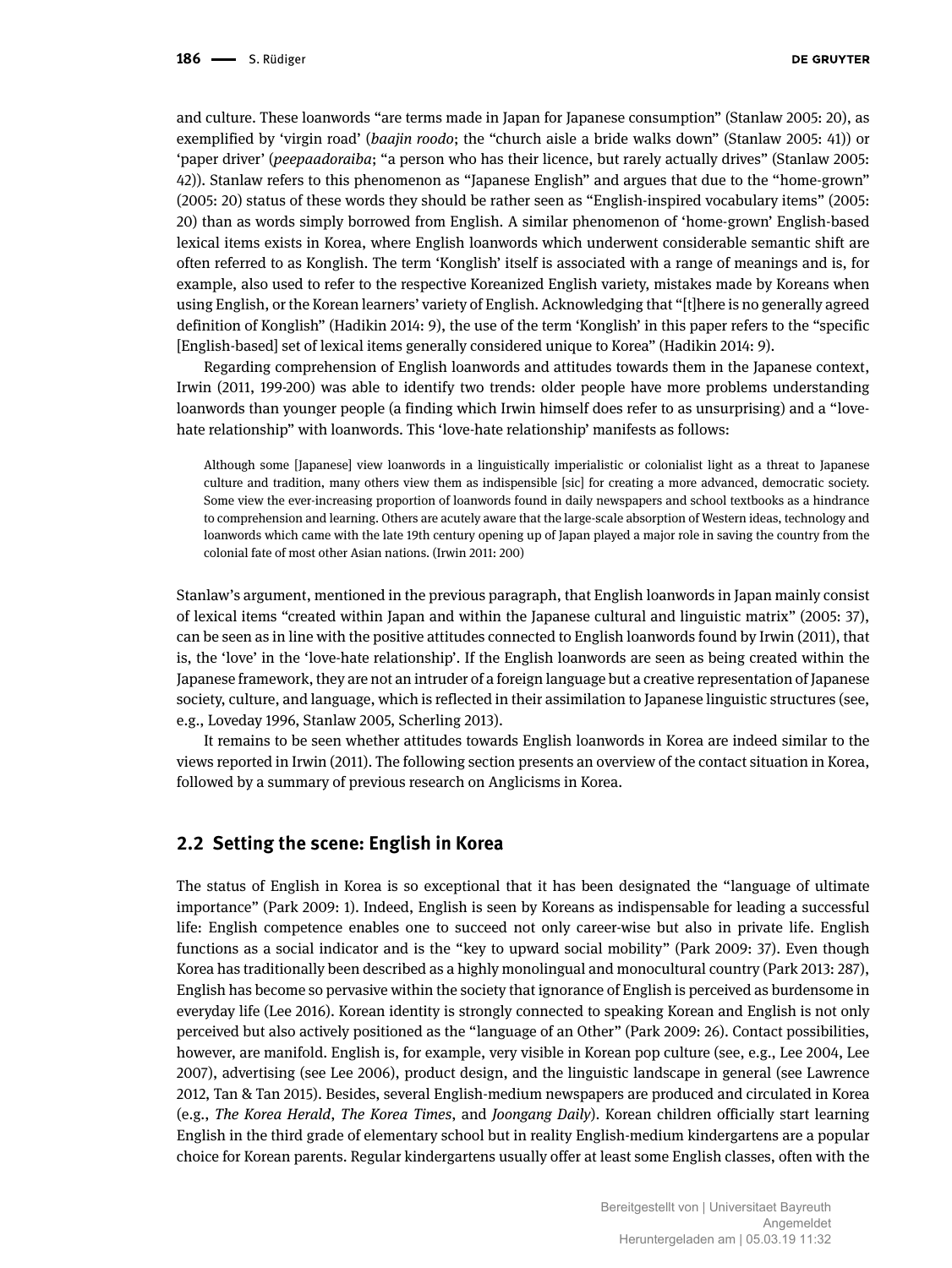aid of English native speakers. A plethora of additional possibilities for English education exist: private educational academies (so-called *Hagwon*), English villages (model villages simulating life in a Western, English-speaking country staffed with native speakers of English; see Lee 2011b), and short-term as well as long-term study abroad. Nowadays, the desire for English language instruction in Korea is so high that experts even refer to an 'English Fever' (see, e.g., Shim & Park 2008).

It is not surprising then that strong attitudes towards English exist in Korean society. In a study of media representations and uses of cross-cultural humor, Park (2009) identified three prevailing attitudes when it comes to English: necessitation, externalization, and self-deprecation. These three ideologies complement but also contrast with each other and are highly visible in Korean society. English is more than just highly valued in Korea: it is regarded as a necessary factor for Korea's endurance in the globalized world (Park 2009: 26). English competence is valued as an essential resource not only in the economical field, but also in culture and politics (Park 2009: 26). Nevertheless, English clearly is a language of the other, which does not belong to Korea. The Korean language is strongly associated with Korean identity (and vice versa), which, in the end, presents English as an intruder into the linguistic landscape of Korea. Open endorsement of English could then be interpreted as "a betrayal of one's identity and a disruption of the social order upon which that identity is based" (Park 2009: 26). The third ideology, self-deprecation, refers to Koreans perceived lack of English competence. Many Koreans themselves believe that they are intrinsically unable to acquire English to a sufficient degree. As Park (2009) has shown, this view is also disseminated in newspapers and TV shows, even though it blatantly disregards linguistic realities, where a spectrum of English proficiencies is reached by Korean learners of English.

Other research on language attitudes in Korea is scarce, apart from two comprehensive studies on professional groups with a special linguistic investment: Korean teachers of English (Ahn 2014, Ahn 2017) and Korean-English translators and interpreters (Cho 2017). Cho demonstrates the cultural, economic, political, social, and symbolic capital represented by English for Korean translators and interpreters (2017: 170) and argues that this specific demographic group is driven by the goal to become 'the perfect English speaker' (as propagated in the media). From Ahn's research on Korean teachers of English (2014, 2017), we know that educators experience an internal conflict when it comes to teaching English. According to Ahn (2014, 215-216), high school teachers prefer American English as target variety due to their obligation to prepare students for proficiency tests, while at the same time valuing a localized Korean English variety for cultural and linguistic needs. This localized, that is *nativized*, Korean English variety has until the recent past been rather elusive (despite some initial evidence presented by Jung & Min 1999, Shim 1999). Only recently has this variety been described more extensively and with sound corpus-based methods (Hadikin 2014, Rüdiger 2016, Rüdiger 2017a, Rüdiger 2017b).

#### **2.3 English loanwords in Korean**

Modern Korean vocabulary consists of three strata: native Korean words, Sino-Korean words, and loanwords from other languages. Words from Chinese make up the largest proportion of the vocabulary, as Sohn (2006: 44) estimates that Sino-Korean items account for 65%, native Korean words for 30%, and loanwords from other languages for 5% of present-day Korean vocabulary. Sino-Korean words, mainly the result of historical borrowing processes (Sohn 2006: 44), are integrated into Korean so well and have been introduced into the language such a long time ago that, although they originally stem from Chinese, they are usually not regarded as loanwords per se (McTague 1990: 13). Modern borrowing patterns have mainly resulted in loanwords from Japanese and European languages. According to Sohn (1999: 118) "the total number of current loan words [in Korean] is estimated at over 20,000, of which English occupies over 90%". It is very likely, however, that the number of English loanwords has considerably risen since Sohn's 1999 estimate due to increased globalization and further technological advances (an informal survey by the author of a Korean-English dictionary listing basic vocabulary items, the *Oxford Picture Dictionary English / Korean* (Adelson-Goldstein & Shapiro 2009), for example, reveals that more than 28% of the total of 4414 items listed in the dictionary were of English origin).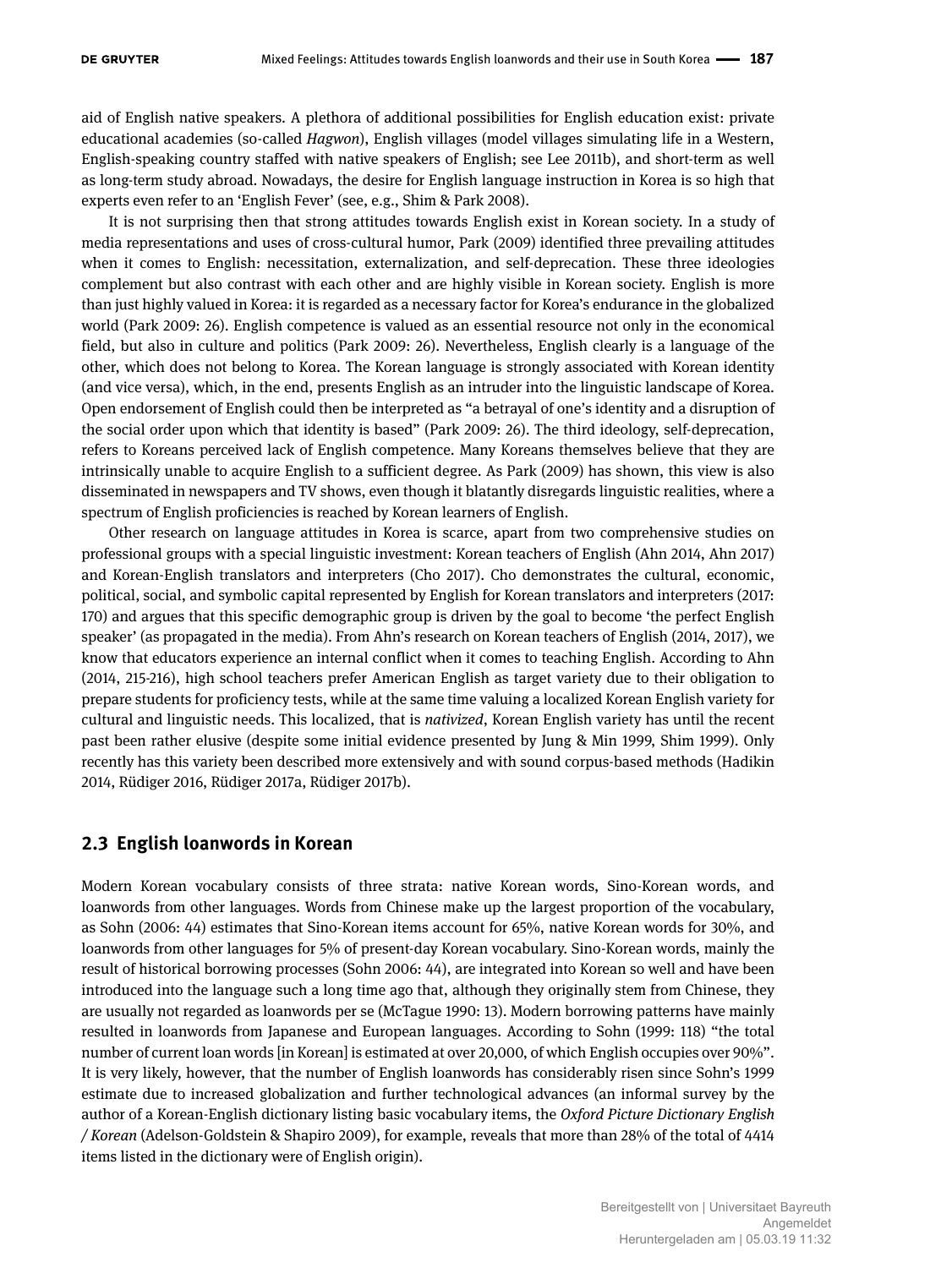When English loanwords are borrowed into Korean, they are adapted to reflect Korean syllable structure rules and pronunciation (as well as being transformed into *Hangeul*, the Korean alphabet). Thus, an epenthetic vowel is added to the original lexical item 'bus' to form the Korean English loanword 'beoseu' (버스) or the voiced labiodental fricative /v/ which does not form part of the Korean phoneme inventory is replaced by a stop, resulting in 'ba-i-ol-lin' (바이올린; from English 'violin'). 'Ba-i-ol-lin' and 'beo-seu' are two examples for a rather straightforward loanword transfer from English to Korean, showing only phonological and orthographic adaptation. Other loanwords, however, show further adaptations, which Kim (2012: 15) subsumes under the four processes of semantic shift, creative compounding, mixed-code combination, and clipping. Loanwords that have undergone semantic shift are often designated 'Konglish' (i.e., a mixture of English and Korean as reflected in the blend 'Konglish' itself). In order to differentiate this lexical aspect of Konglish from other potential uses of the term Konglish (which is at times also used to refer to, e.g., Koreanized pronunciation of English in general), loanwords which have undergone considerable processes of semantic shift and/or lexical creativity (cf. Stanlaw's (2005) 'English-inspired vocabulary items' in Japan) will be referred to as 'Konglish loanwords' in this paper. Well-known examples for Konglish loanwords are 'keon-ning' (컨닝; from English 'cunning' = 'cheating') and 'haen-deu-pon' (핸드폰; from English 'hand phone' = 'mobile phone/cellphone'). More examples of Korean English loanwords can be found in Table 1 (category 2-5 examples from Kim 2012) and in Kim (2016).

|                | Category             | <b>Examples</b>                                                                       |
|----------------|----------------------|---------------------------------------------------------------------------------------|
|                | direct               | o-ren-ji (오렌지; from English 'orange' [fruit])                                         |
|                |                      | i-me-il (이메일; from English 'email')                                                   |
|                |                      | wa-in (와인: from English 'wine')                                                       |
| $\overline{2}$ |                      | semantic shift (Konglish) tael-leon-teu (탤런트; from English 'talent' = 'celebrity')    |
|                |                      | bil-la (빌라; from English 'villa' = 'apartment units')                                 |
|                |                      | seu-taen-deu (스탠드; from English 'stand' = 'lamp')                                     |
| 3              | creative compounding | a-i syo-ping (아이 쇼핑; from English 'eye shopping' = 'window shopping')                 |
|                |                      | baek-mi-reo (백미러; from English 'back mirror' = 'rearview mirror')                     |
| 4              | mixed-code           | an-jeon bel-teu (안전 벨트; Korean word for 'safety' + English 'belt' = 'safety belt')    |
|                | combinations         | gam-ja chip (감자 칩: Korean word for 'potato' + English 'chip' = 'potato chip')         |
| 5.             | clipping             | sel-ka (셀카; clipping of English 'self-camera' to 'sel-ka' = 'selfie')                 |
|                |                      | mae-seu keom (매스 컴; clipping of English 'mass communication' to 'mass com' = 'media') |

**Table 1.** English Loanword Categories and Examples (Based on Kim 2012)

 Tranter (1997: 147) lists several reasons for borrowing from English in Korea and Japan, but two appear to be the main factors. First of all, "the compulsory status of English education, [sic] has resulted in Koreans and Japanese having an extensive knowledge of English" (Tranter 1997: 147). This has allowed Koreans and Japanese to become very familiar with the English language "even though the chances to speak in English outside the classroom environment are small" (Tranter 1997: 147). This limited possibility to speak English outside the classroom is mainly due to the relatively low number of foreigners residing in Korea. According to 2015 statistics, 3.4% of the Korean population are foreign residents (Eum 2015). This, however, does not account for short term stays (e.g., tourists) and also does not reflect the steady rise of the number of foreign residents in Korea over the last decade (Eum 2015). A large part of the foreigners staying in Korea are, however, from China or other Asian countries and it remains to be investigated which language(s) are used in specific contact situations.

Another factor regarding the disposition to borrowing from English in Korea is that foreign lexical material is often a marked choice "because the native language is the vehicle of everyday communication" (Tranter 1997: 147). Correspondingly, borrowings, particularly from Western languages, can be "more emotive, more cosmopolitan, and more modern in their feel" (Tranter 1997: 147). This is also the reason why many English loanwords start their course of life in advertising, mass media, and pop culture, before consequently making the transition to everyday language (Tranter 1997: 147).

Attitudes towards the donor language naturally affect borrowing as "language loyalty and language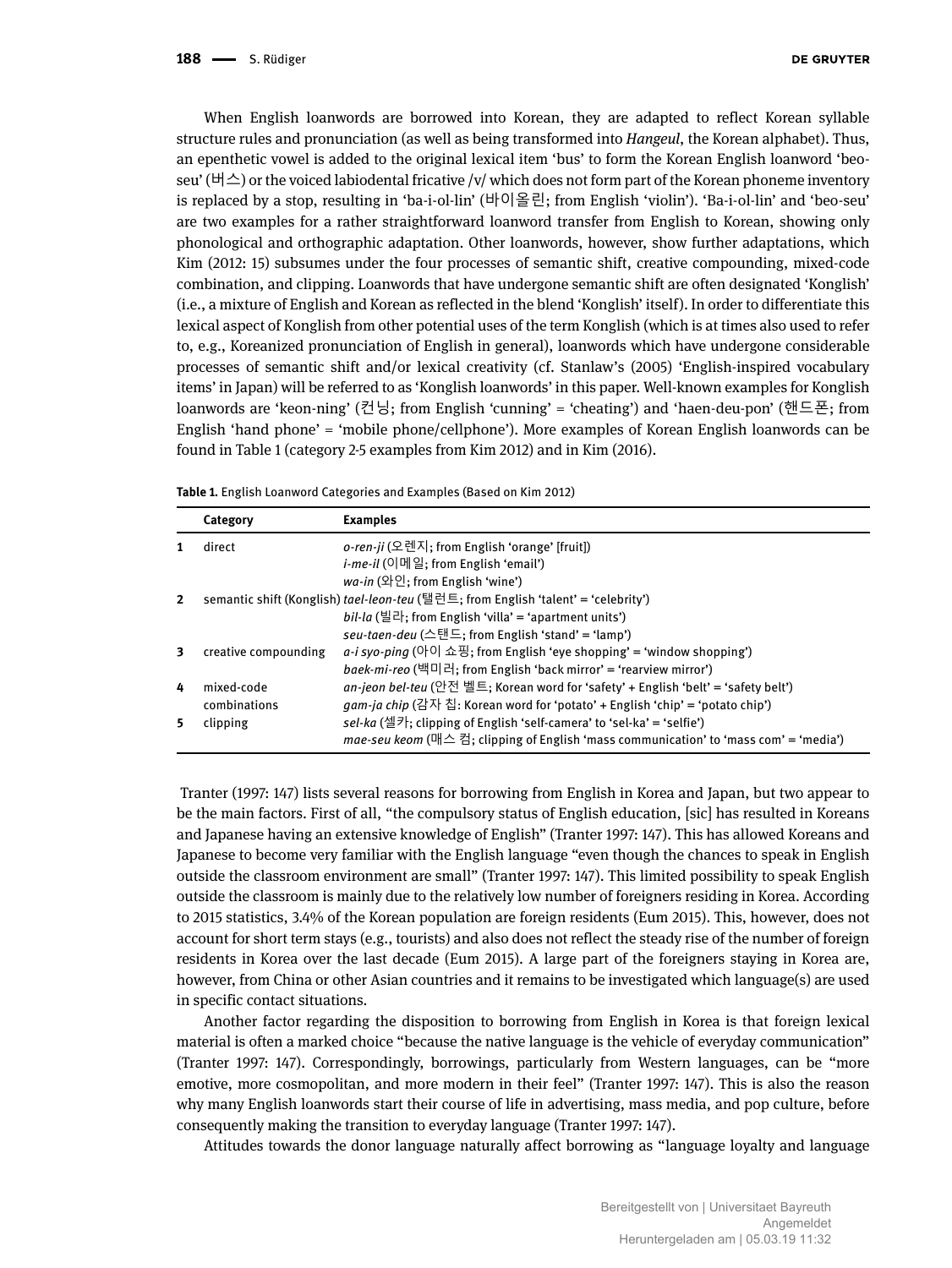ideology are important factors that can constrain borrowing. Loyalty to one language and pride in its autonomy promotes resistance to foreign incursions" (Winford 2010: 178). Korea as such exhibits "relatively stable monolingualism and linguistic homogeneity, strong nationalistic attitudes and a rich heritage of national culture and identity" (Park 2009: 2). English is, therefore, at times considered an intruder or even a danger for the Korean language and culture (cf. the ideology of English as the language of the 'Other' mentioned above). These sentiments are strongly connected with language purism and several organizations try to protect the Korean language from external influences (especially English) and voice the view that Anglicisms should be avoided and their usage restricted. Such organizations include the nongovernmental and non-academic *Hangeul Munhwa Yeondae* ('Hangeul Culture League') and *Gukeo Munhwa Undong Bonbu* ('Headquarters of the Korean Language Culture Movement') (see Park 1989, Park 2009).

There are also factors which facilitate borrowing from English to Korean. English has the connotation of being 'cool' and 'modern' and, therefore, is frequently used as a commercial strategy in advertisements (see, e.g., Lee 2006). Due to economic, cultural, and political reasons, English is often seen as a necessity by Koreans. In order to function in the global marketplace, the Korean economy is dependent on English. Therefore, English in Korea is seen "as a valuable and indispensable language" (Park 2009: 26) and has an elevated position in the Korean school system. The social and economic prestige awarded to English and English proficiency (Shin 2007: 78) may well be one of the main motivations for lexical borrowing.

Research regarding the actual use of English loanwords in Korea and connected attitudes is scarce. Tyson (1993: 30) claims that "there seems to be very little practical resistance to the use of English loanwords among Koreans of varying age, sex, occupation, education, and social class". It is unclear, however, in how far this applies to the Korean context more than 20 years later and is additionally based solely on personal experiences and casual observations.

## **3 Methods**

The data for this study was collected via an online questionnaire from November 2011 to the beginning of January 2012. All questions were formulated in English but participants were given the possibility to answer in Korean if preferred. The questionnaire enquired into several aspects of English loanwords in Korea, but only the three content questions regarding loanword attitudes (and of course the demographic information provided by the participants) are considered in this paper:

1) What do you think about Korean people who use many English loanwords when speaking Korean?

2) Why do you think do many Korean people use a lot of English loanwords?

3) What do you think about English loanwords which are considered to be Konglish?

for example: '컨닝' (cunning = 'cheating')

'핸드폰' (handphone = 'mobile phone/cellphone')

74 complete questionnaire sets were collected for analysis and the answers to the open-ended questions were coded by the author of this paper according to emerging themes and attitudes represented (see results).

All 74 participants were of South Korean nationality and specified Korean as their native language. Slightly more female  $(n=41)$  than male participants  $(n=33)$  participated in the survey. Most of the participants were university students aged between 19 and 30. Around 10% of the participants were older than 30 (mainly graduate students or early professionals). Students also indicated their major and can be classified as follows: humanities (n=35), economics and law (n=13), natural science (n=8), and social science and sports (n=2) (the numbers do not correspond to the complete number of students, since two participants were pursuing a mixed degree and thus could not be allocated to one faculty and one participant did not provide information on the study program). Of the 35 humanities students, 25 were pursuing a degree in education or English education. Other majors in this group included French or German language and literature. Students and early professionals were selected as general target population for this study, due to their close relationship to the English language and their intermediary status between younger generations and the working population of Korea. Participants estimated their English proficiency to be at the intermediate or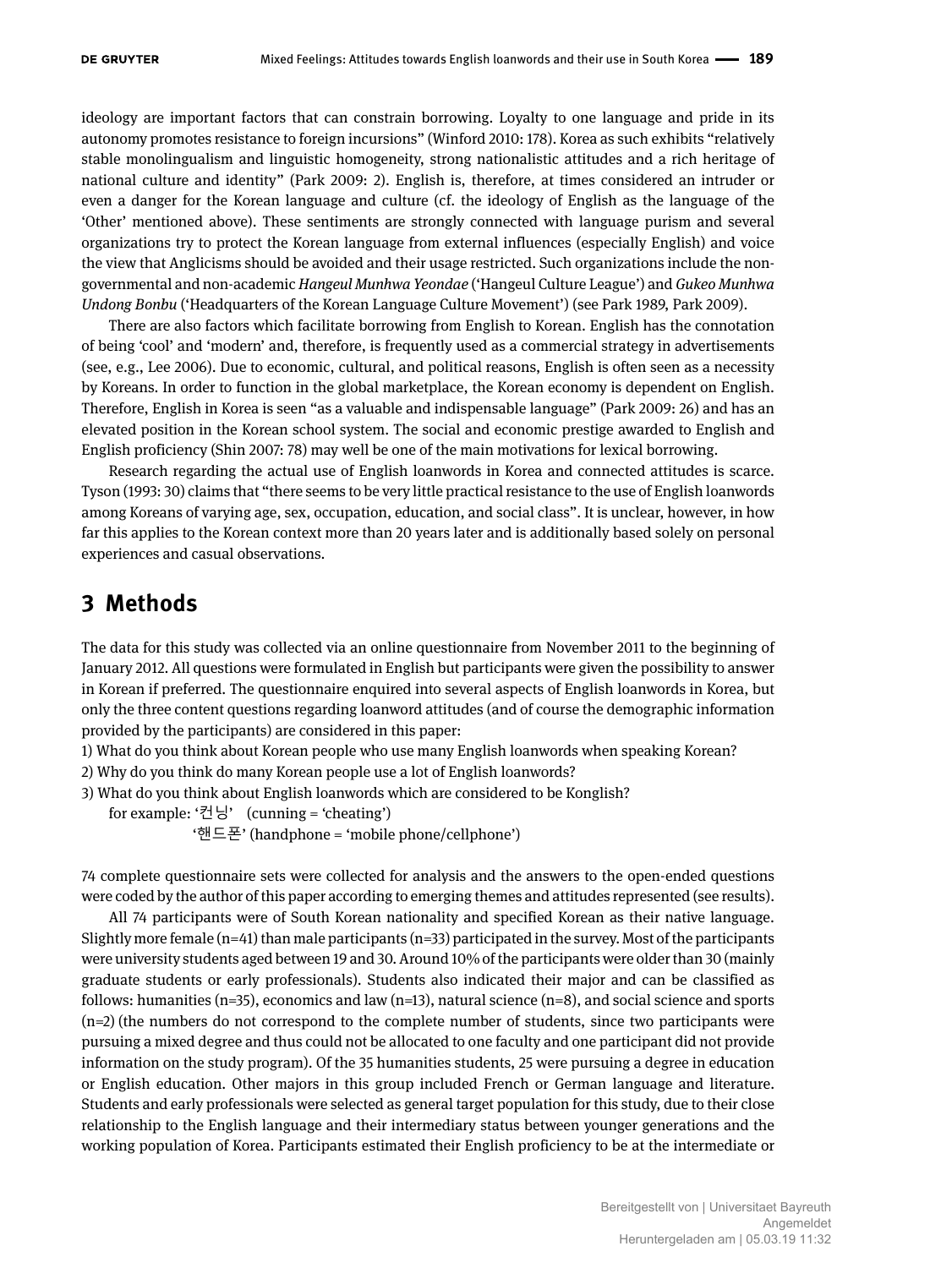advanced level. Additionally, participants were asked to indicate how long they had been learning English. Only seven participants indicated having studied English for less than 5 years. 30 participants claimed to have studied English for 6 to 10 years, and 34 participants for even more than 10 years. The remaining three participants had studied English for 20 years or more. More than half of the participants had spent time abroad in an English-speaking country (e.g., studying abroad for one semester or simply travelling).

Spelling and grammar in the examples referenced in the following sections are left as they were given by the participants. If corrections were necessary, they are given in square brackets after the problematic passage. Participants are quoted in the following format: P45-M20. The letter-number combination before the dash is an internal identifier (i.e., in this case participant number 45), and the part after the dash indicates participant sex and age ( $M = male$ ,  $F = female$ ; i.e., in this case the participant was a 20-year-old male).

## **4 Results**

#### **4.1 Attitudes towards substantial English loanword use**

Opinion on profuse English loanword usage was elicited by the straightforward question: 'What do you think about Korean people who use many English loanwords when speaking Korean?' The open-ended answers by the participants were coded and categorized into six groups as summarized in Table 2:

| Group          | Category                | # of responses | %      |  |
|----------------|-------------------------|----------------|--------|--|
| 1              | mixed                   | 29             | 39.19% |  |
| $\overline{2}$ | negative                | 20             | 27.03% |  |
| 3              | don't mind / don't care | 8              | 10.81% |  |
| 4              | neutral                 |                | 9.46%  |  |
| 5              | positive                | 3              | 4.05%  |  |
| 6              | no response             |                | 9.46%  |  |

**Table 2.** Attitudes towards profound English loanword use

Nearly 40% of participants expressed a mixed attitude towards people who use a high number of English loanwords when conversing in Korean (Group 1). There are some instances where the usage of English loanwords seems to be justified, for example, in academic contexts and when an appropriate native Korean or Sino-Korean word to express the same concept is unavailable. Excessive as well as unjustified usage or usage due to 'wrong' reasons (e.g., to look cool or to show off; as judged by the participants themselves), however, is frowned upon by this participant group or even castigated, as in (1).

(1) *I think it is okay when there is no other way to speak in Korean. However, if he/she use too much of it to show off, then it is a problem. He/she might think he/she is smart.* For me, I don't want to hear them anymore then. (P74-F23; emphasis added)

Excessive English loanword use is seen as a reason for participant 74 to terminate the conversation or at least to have the desire to do so. Participant 74 relates this to the feeling that the conversational partner might be 'showing off' and trying to appear 'smart' by the unwarranted use of English loanwords. According to her, Korean words should be used preferably and lapses to English loanwords are only acceptable when there is no adequate Korean word available.

Nearly a third of the participants showed a completely negative reaction towards heavy English loanword use in their answers and were accordingly assigned to Group 2. These answers often expressed overtly negative attitudes without any attempt of mitigation. Some of the participants asserted that people using many English loanwords appear to be arrogant or show-offs (a notion which was also frequently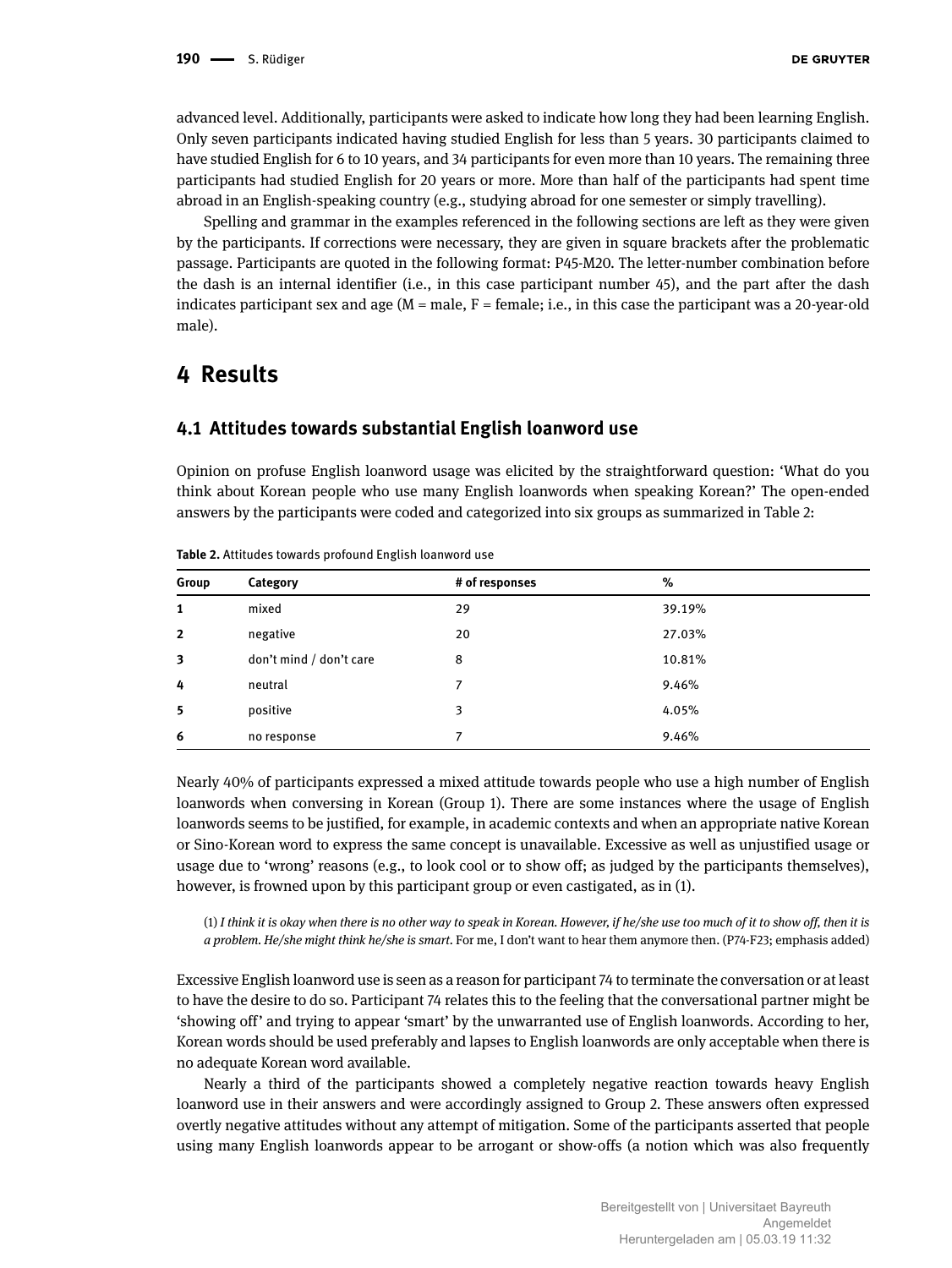mentioned by those who expressed a mixed attitude; of the 49 responses categorized as either mixed or negative, 27% perceived heavy English loanword users as show-offs), as can be exemplified by (2) and (3):

(2) *I think people who use many English loanwords are somehow arrogant and want to be smart person although he/she is not. If somebody use too much of English loanwords I feel aversion to such people.* (P63-M26)

(3) […] *I think 'Why does he say like that?". And I think he's kind of arrogant people.* (P19-F20)

In contrast to the previous group of participants, who thought that some contexts justify the use of English loanwords, the attitudes expressed here are negative through and through. To participant 63, everybody who uses too many English loanwords appears to be arrogant, demonstrating clearly a lack of intelligence that they are trying to cover up by their use of English words. Another opinion was that those people, for example, are not good Korean citizens since '[t]hey do not love korean' (P10-M32).

Some participants explicitly stated that they either did not mind or did not care about heavy English loanword usage by Korean native speakers (Group 3). Other participants expressed a neutral opinion (Group 4). Answers were coded as neutral if they simply contained informative statements regarding English loanword use without expressing any overt or covert judgment. Participant 27, for example, merely referred to the fact that some people who use many English loanwords are overseas Koreans, which is neither assessed as positive nor negative:

(4) *I think people who use mant [many] English loanwords when speaking Korean are overseas Korean because overseas Koreans are using English loanwords so much.* (P27-M23)

Only three participants expressed a positive attitude towards heavy English loanword usage by native speakers of Korean. One of them (P45-M20) tentatively asserted that those people may 'look smart a little'. Participant 20 (P20-F21) stated that she felt comfortable around people who exhibit this speech behavior.

#### **4.2 Perceived reasons for English loanword use**

The next questionnaire item inquired into perceived reasons for English loanword use. Since this was an open-ended question, responses had to be grouped and coded according to broad categories (see Table 3 below). Many participants expressed more than one reason, which led to the overall number of reasons recorded exceeding the number of questionnaire participants (74 online questionnaire participants provided 95 reasons). An overview of the categorization of all responses can be found in the following Table 3:

| Category                                                                    | <b>Examples</b>                                                              | # of responses | %      |
|-----------------------------------------------------------------------------|------------------------------------------------------------------------------|----------------|--------|
| practical reasons                                                           | convenience<br>simplicity of usage and/or understanding<br>necessity         | 29             | 30.53% |
| expressive reasons                                                          | display intelligence, English abilities, and/or 21<br>educational attainment |                | 22.11% |
| cultural reasons, globalization, historical reasons Westernization of Korea | 18<br>necessity to express concept(s) from different<br>culture              |                | 18.95% |
| habit                                                                       | X                                                                            | 8              | 8.42%  |
| mass media                                                                  | Internet<br>TV                                                               | 6              | 6.32%  |
| English practice, importance of English                                     | x                                                                            | 5              | 5.26%  |
| influence of time spent abroad                                              | x                                                                            | $\mathbf{1}$   | 1.05%  |
| no response                                                                 |                                                                              | 7              | 7.37%  |

**Table 3.** Perceived reasons for English loanword use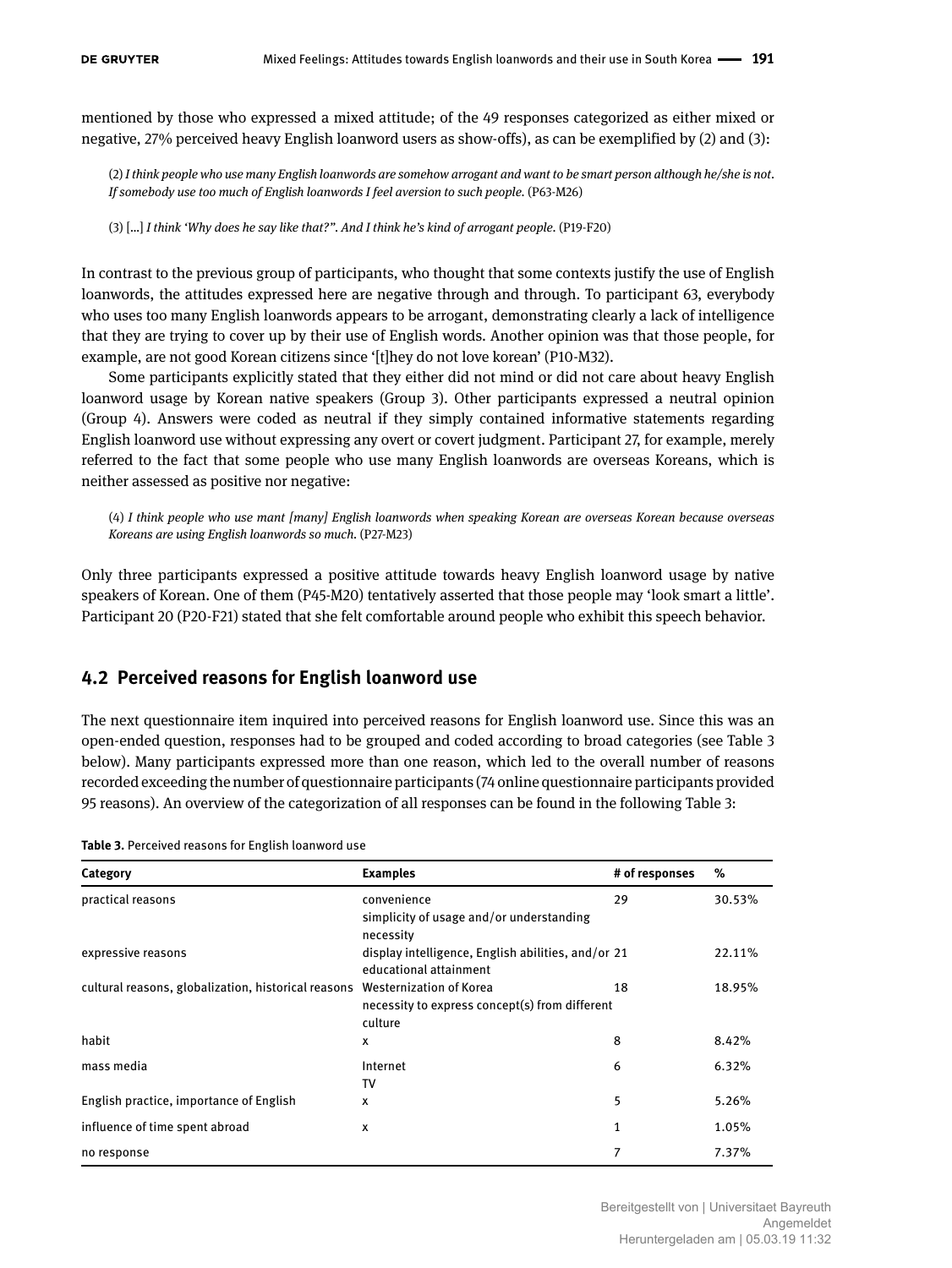Practical reasons were mentioned most often. The category of 'practical reasons' stands for convenience usage, the simplicity of using and/or understanding English loanwords, or the fact that some concepts are best expressed using an English loanword. There might also be no Korean counterpart and using an English loanword is, therefore, the only lexical option available to speakers. Two examples for responses coded as 'practical reasons' can be found below:

(5) *sometimes it [an English loanword] can be more helpful to express one's though [thought].* (P59-F29)

(6) *It is because there are not enough Korean words to be used instead of the English loanwords.* (P64-F19)

As Participant 59's statement shows, English loanwords are sometimes perceived as being better suited to properly expressing one's thoughts than native Korean words. Participant 64 stresses that some Koreans seem to be forced to use English loanwords at least occasionally, due to lexical gaps in the native/Sino-Korean lexicon.

All reasons connected to the speakers' desire to create a certain impression of themselves were coded as expressive. According to the respondents, English loanword users want to leave a positive impression that is often associated with superior intelligence or education. Expressive reasons were altogether mentioned 21 times. Participant 49, for example, relates English loanword usage by Koreans to the obsession of learning English (so-called 'English Fever') and Participant 63 thinks that English loanwords are used as a means to demonstrate distinguished knowledge.

(7) *korean society is so obsessed with learning englsih [English] because having a good english ability has been a key to success during the past decades. so koreans tend to admire the person who speaks english well and it leads to awkward using of english loanwords.* (P49-F20)

(8) *[…] I think some people want to show there [their] level of knowledge and want to show off themselves. […]* (P63-M26)

The desire to display advanced English proficiency, which goes hand in hand with superior knowledge, is interpreted as one reason for using English loanwords in this study. According to Participant 49, people with high English competence are in general admired by other Koreans. This is seen as responsible for making Koreans use English loanwords, even in contexts where this might appear 'awkward'.

Other positive impressions which English loanword users might try to convey were described by questionnaire participants as 'fancy', 'stylish', and 'cool' (see (9) and (10)).

(9) *[…] for some people, it may seem to be nice and stylish that using a lot of English loanwords.* (P17-F24)

(10) *[…] We tend to think that its cool to use english loanwords..* (P2-F21)

Those statements show that using English when speaking Korean may be perceived as indicative that one is familiar with the language and evokes the association of a modern and fashionable person. A person using English loanwords can appear as a connoisseur of the English language and may seem to share the urbane connotations associated with it. It should be noted though that this is put into perspective by Participant 17 who states that this might be the case for 'some people', so there are also people who have a different opinion. Participant 2 also writes about a tendency ('[w]e tend to think') rather than an absolute sentiment expressed by Korean people.

Cultural and historical factors were also given as reasons for English loanword usage. Cultural and historical reasons, as well as globalization and Westernization, were combined into one coding category since it can often be difficult to distinguish between them (see, e.g., (11) below). All of the responses in this coding category referred to the influence of Western societies (especially U.S. American) on Korean society, culture, and language. This category is illustrated by the following example: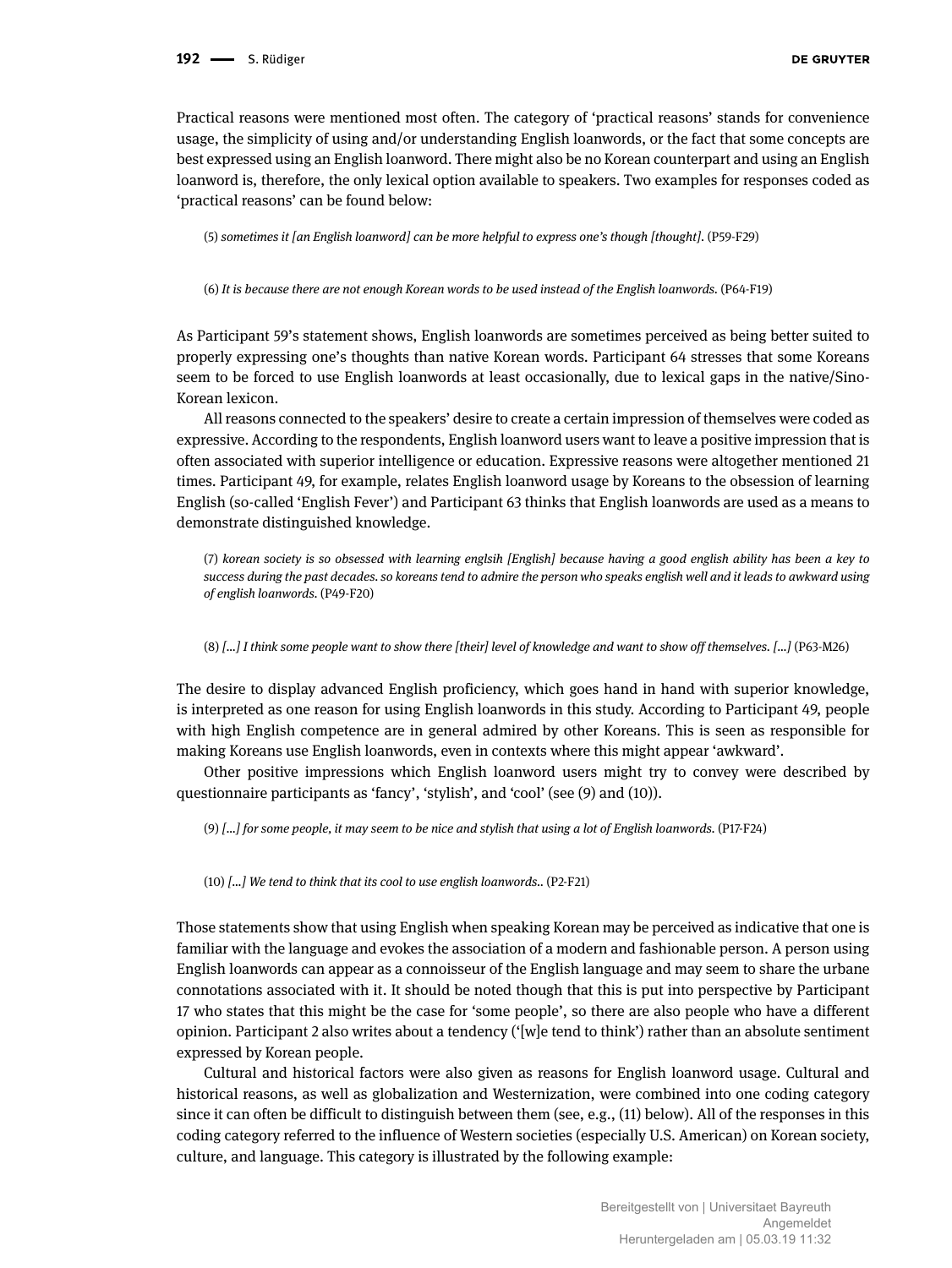(11) *I think it's because we are living in 'westernized' modern society at this moment. Korea is industrialized and modernized country and this concept of development is from Western. I think it's why there are many English loanwords in Korea to describe words or concepts in our current life style.* (P48-F21)

Habitual reasons were only given a few times in the online questionnaire. Responses which gave habit or custom as the reason for the usage of English loanwords in Korean society were coded into this category. This type of reasoning is illustrated by the response of Participant 32:

(12) *I think people get accustomed to use English loanwords, so they use them unconsciously.* (P32-F21)

Surprisingly, influence by mass media was only mentioned six times as possible reason for English loanword usage, even though mass media have been shown to "actively participate in the induction of anglicisms" (Onysko 2007: 61) as well as multiplying the use of new words (Plümer 2000: 85). This view is only shared by a minority of the Korean student respondents, however, who see mass media influence (i.e., TV and/ or the Internet) as the reason for many Koreans to use English loanwords. Another marginal reason for English loanword usage in Korean was the attempt to practice English or the importance of English in the Korean society (the first one being necessitated by the later, i.e., the importance of English in Korea makes it necessary for Koreans to practice English). In general, this is closely connected to the category of 'expressive reasons' and is consequently often mentioned in combination, as in (13).

(13) *The reason is because Korean people want to become a good Englisher [English speaker] and think English words including loanwords make people greater.* (P62-F27)

Influence of time spent abroad was only mentioned once as reason for using English loanwords:

(14) *[…] many Korean people have experience in foreign countries, for studying abroad or working there, and it would be easy for them to explain things in English sometimes.* (P67-M19)

#### **4.3 Attitudes towards Konglish loanwords**

In the online questionnaire, participants were then asked 'What do you think about English loanwords which are considered to be Konglish?' In order to clarify the term 'Konglish' to the subjects, the questionnaire provided the following two examples which are commonly recognized as Konglish items: 'keon-ning' (컨닝; from English 'cunning' = 'cheating') and 'haen-deu-pon' (핸드폰; from English 'hand phone' = 'mobile phone/cellphone'). An overview of the response strategies can be found in the following Table 4:

| Group          | Category    | # of responses | %      |  |
|----------------|-------------|----------------|--------|--|
| $\mathbf{1}$   | negative    | 23             | 31.08% |  |
| $\overline{2}$ | neutral     | 14             | 18.92% |  |
| 3              | mixed       | 12             | 16.22% |  |
| 4              | positive    | 8              | 10.81% |  |
| 5              | no opinion  | 3              | 4.05%  |  |
| 6              | no response | 14             | 18.92% |  |

**Table 4.** Attitudes towards Konglish loanwords

Overall, opinions on this question varied widely. Nearly a third of the participants indicated a negative view of this special kind of English loanword and many expressed a desire to change Konglish loanwords into 'proper' Korean words. (15) and (16) are typical examples for responses expressing an overtly negative attitude towards Konglish loanwords: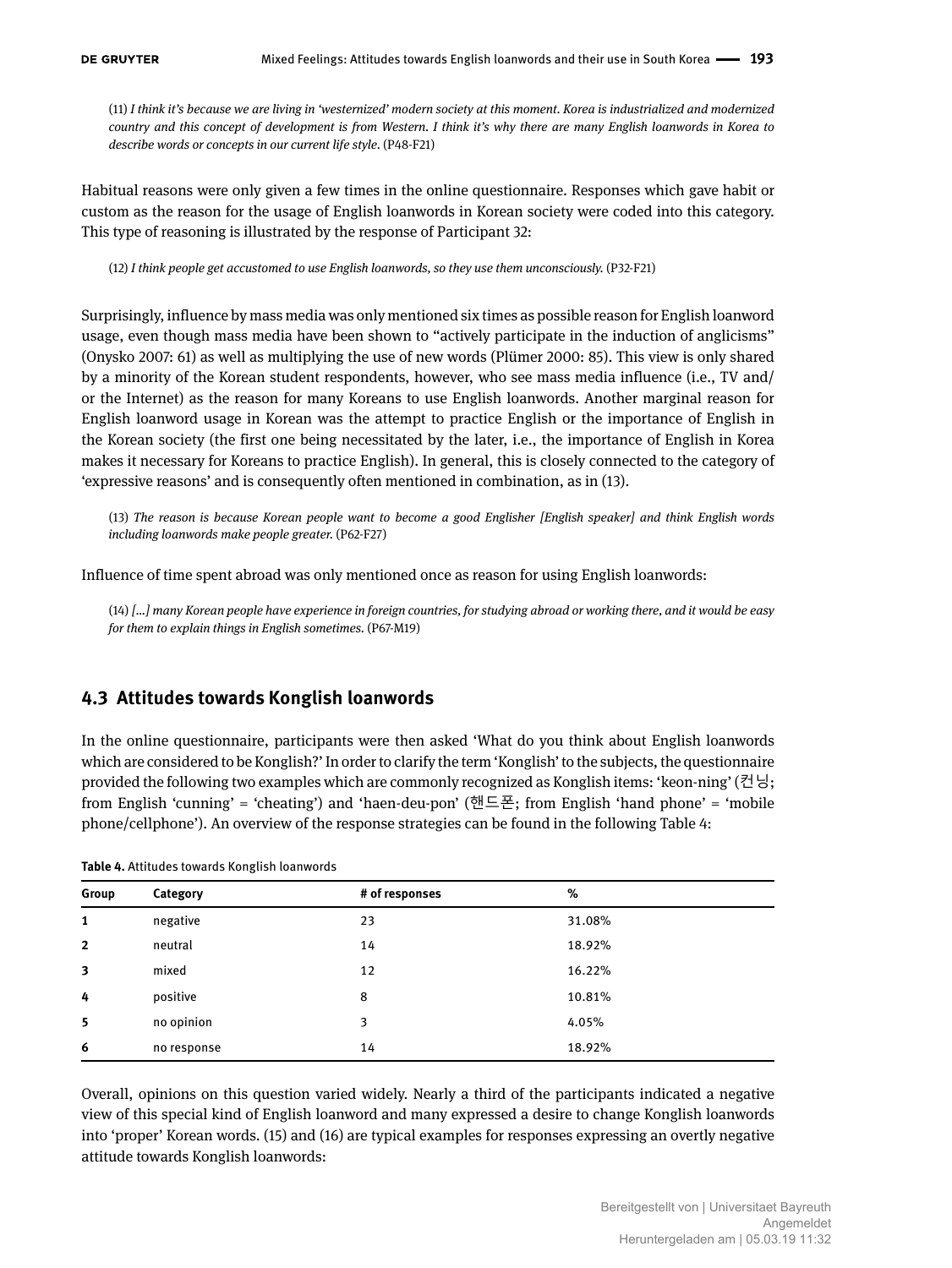**194 - S. Rüdiger** 

(15) *I hate Konglish.* (P39-M19)

(16) *it sounds awkward so it has to be replaced with proper korean words. because those loanwords are neither kroean [Korean] nor english.* (P49-F20)

Participant 39 simply voices resentment towards Konglish, whereas Participant 49 provides us with reasons for her opinion: she dislikes Konglish loanwords because of their intermediary status. According to her, those words belong neither to the Korean nor to the English language, which results in a certain 'awkwardness' when using them. The main reasons for negative opinions, as stated by the participants, were related to problems in the acquisition of English resulting in obstacles in communicating with foreigners, as demonstrated in (17):

```
(17) it would not be effective when we communicate with foreigners using that [Konglish] words. (P42-M19)
```
The amount of semantic/lexical creativity that Konglish loanwords include is perceived as problematic when those words are transferred to English. If the interlocutor is unfamiliar with the usage of Konglish loanwords, these words can then pose a threat to mutual understanding. A Korean asking for a 'sharp', for example, is actually requesting a mechanical pencil. Using this Konglish loanword in an English conversation with a non-Korean English speaker might lead to confusion as the interlocutor might be unaware of the intended meaning of 'sharp'.

Other participants posited a neutral statement as an answer to this questionnaire item. Those responses, although on the topic of Konglish loanwords, did not emphasize positive or negative aspects. Participant 45 and Participant 39, for example, expressed this kind of neutral statement towards Konglish loanwords.

(18) *It is just a cultural phenomenon in Korea, It's natural.* (P45-M20)

(19) *They are Korean words, although they are deprived [derived] from English.* (P39-M19)

In (18), Konglish loanwords are simply described as being 'natural' implying that there is nothing special about them. Example (19) merely explains what Konglish loanwords are in the eye of Participant 39: namely words stemming from English but belonging to the Korean language. Note that he does not acknowledge the semantic change that Konglish loanwords have undergone in the borrowing process.

A part of the responses expressed a mixed attitude towards Konglish loanwords, which means that they provided positive as well as negative views on the issue. Participants also offered different explanations for their responses. Some participants, see (20) below as an example, expressed the opinion that Konglish loanwords can be evaluated positively in a certain aspect, such as being useful or convenient, but should still be reduced in the future.

(20) *I think it is useful in someway. However, we really need to correct them. Soon, Korea will be more globalized and if we still use Konglish, it is not good for image of Korea.* (P74-F23)

Other participants have no problem with the usage of Konglish loanwords per se, but think that Konglish should only be used in Korea because using it in other countries and/or with foreigners can lead to communication problems:

(21) *It does not matter if we use Konglish words among Korean people but with people from other contexts, there will may be some misunderstanding because of the Konglish words.* (P34-F22)

The last response pattern coded as 'mixed' are answers positing that the general use of Konglish loanwords is acceptable but should be avoided if a 'proper' Korean word was available.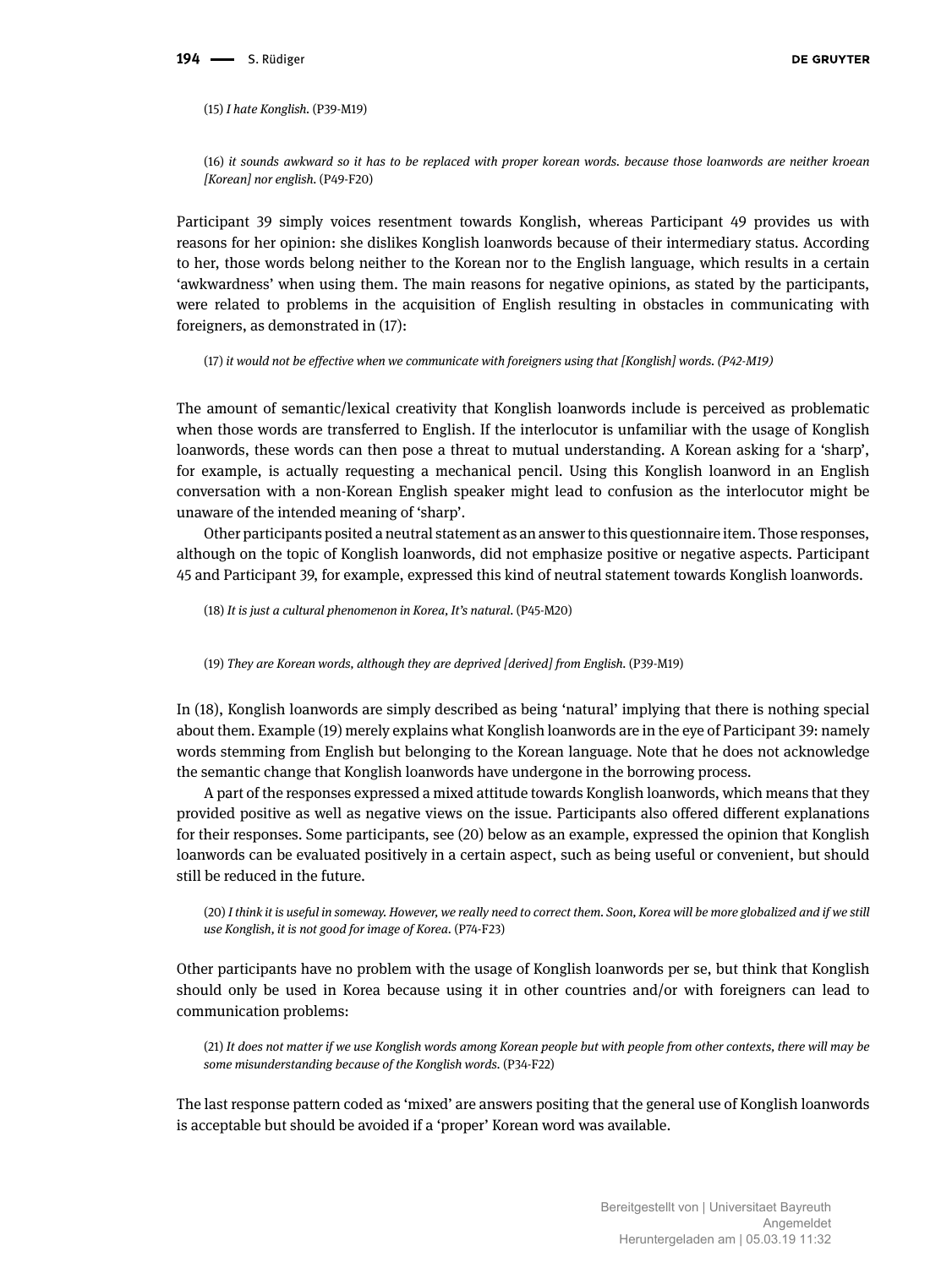#### (22) *If we have another word to cell [tell] it in Korean, it would be better.* (P43-F20)

A minority of responses expressed a positive attitude towards Konglish loanwords. The main reasons for a positive evaluation of Konglish loanwords were 'cuteness', 'funniness', and 'convenience of usage'. Participant 1 valued Konglish loanwords for lingua-cultural reasons:

(23) *Good, it expresses our language history.* (P1-M29)

It should be noted that all participants who viewed Konglish loanwords positively had spent time in an English-speaking country (except two for which no response on the stay abroad question was available).

Last but not least, a few participants explicitly stated that they had no opinion on this matter and were therefore coded as 'no opinion'.

## **5 Discussion**

The prevalence of mixed attitudes towards the vigorous use of English loanwords (in general) expressed by the Korean participants of this study points to an active engagement with the linguistic situation in Korea and evokes a love-hate relationship to English loanwords similar to the one identified by Irwin (2011) in Japan. Most participants were well aware that it sometimes is indispensable to use an English loanword. This is also demonstrated by the frequent nomination of the 'practical reasons' response when prompted for reasons for English loanword usage. Nevertheless, using an abundance of unnecessary English loanwords (or what are at least perceived to be unnecessary loanwords) can lead to social stigmatization: the speaker can eventually appear as a show-off. Additionally, using many English loanwords is sometimes equated with bragging about one's English proficiency. English competence is a very desirable skill in Korean society, but the linguistic situation in Korea very rarely calls for active English use. The use of English loanwords when speaking Korean is, therefore, one of the few possibilities to let fellow Koreans know about one's ability to speak English (of course, using many English loanwords does not necessarily entail high English proficiency). Interestingly, according to the results of this study, using many English loanwords does not lead to admiration or even jealousy by the conversational partner. Instead the opposite reaction is achieved. This ties in with the observations made by Park (2009) regarding a Korean study group of English that "displaying one's ability in English is constructed as an inherently problematic activity" (Park 2009: 184). Interactional situations that require a demonstration of one's English competence are interactionally framed as problematic. This includes the use of discoursal strategies such as sequential delay or embedding in an explicit negative assessment (Park 2009: 207). This contrasts with contexts where ability in another language than English is demonstrated. Park (2009, 201-211) found little to no interactional framing when it came to the display of competence in Japanese in his data. Of course, Japanese and English have a very different status in Korea. The business ties with Japan are not regarded as important as those with Englishspeaking countries and relatively few Korean people learn Japanese, especially compared to those afflicted by English Fever, leading to the sentiment that "Japanese is considered to be unimportant but easy, English is considered to be important but difficult" (Park 2009: 210). This shows that the interactional framing observed in displays of English ability seem to be not only a matter of face and politeness but depend on the context and the existence of different language ideologies regarding English and Japanese respectively (Park 2009: 211). As this study has shown that attitudes towards English loanwords correspond to the behavior displayed in Park's (2009) study regarding displays of language proficiencies in general, it will be interesting to corroborate this further with research on the usage of and attitudes towards Japanese loanwords in Korean.

Konglish loanwords represent a creative process of semantic change. Their conscious usage demonstrates that (bilingual) speakers "are not just 'copiers' of forms, but that they also act as creative replicators of raw material" (Matras 2011: 175). This creativity is lost after the pseudo-loanwords are integrated into the Korean vocabulary, at least for non-bilingual speakers who use them without knowledge of their semantic peculiarities. Even though they could be seen as a pinnacle of linguistic creativity, they are often stigmatized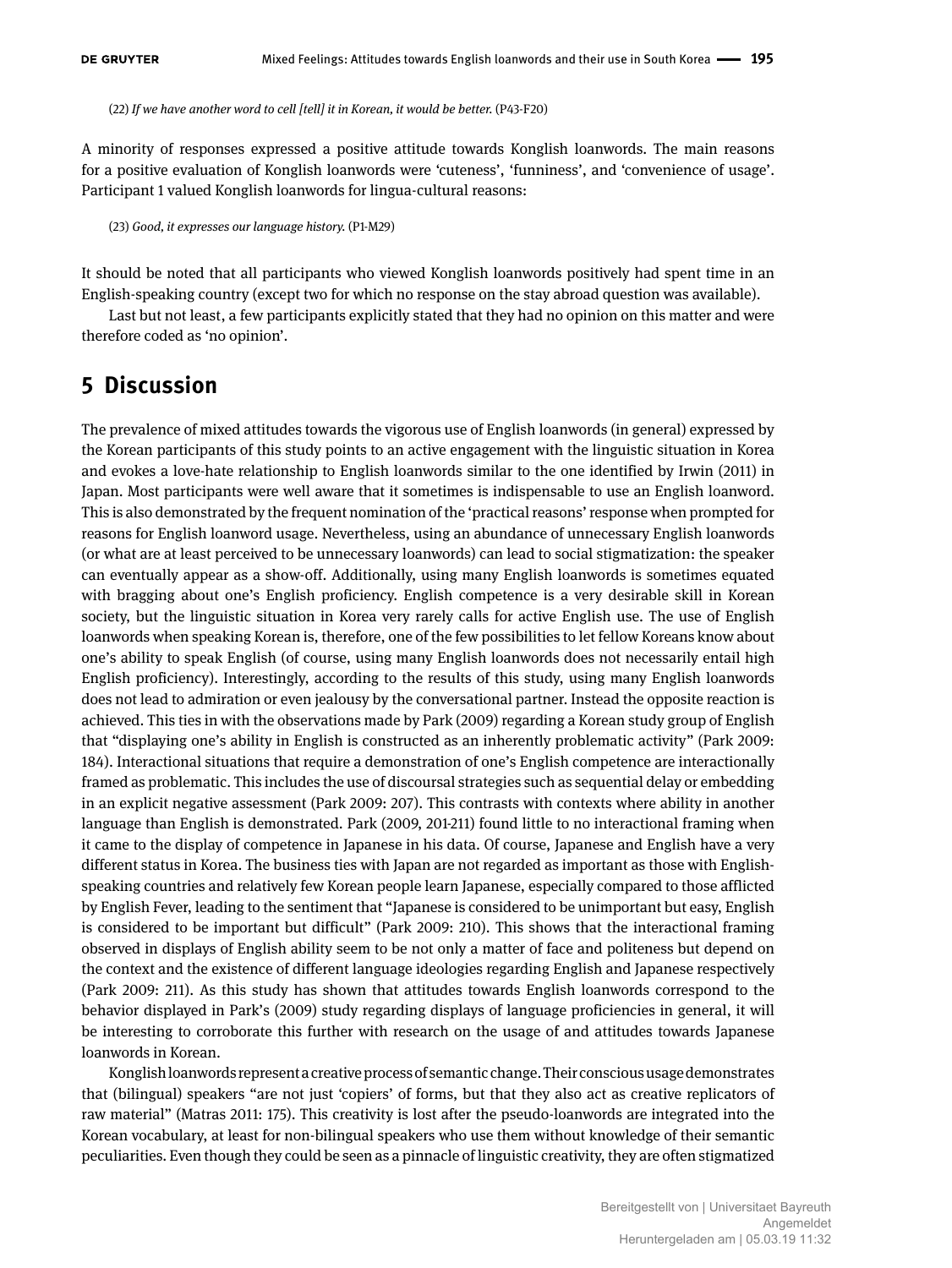by the Korean speakers who regard them simply as wrong or faulty English. This leads to a desire to replace them with 'proper' Korean words. Nevertheless, participants in the survey did not always regard Konglish loanwords as problematic and there are indeed speakers who value them for their linguistic form (even though many of them modify their positive outlook by stating a preference for native Korean terms when available).

All three of Park's (2009) identified ideologies of English in Korea are reflected in the results. As much as English in general is seen as necessary for Korean society (i.e., the ideology of necessitation), English loanwords are, to a certain degree, also seen as necessary and essential part of the Korean lexical system. However, they are identified as foreign matter and can produce certain 'disturbances' in the language system (i.e., reflecting the ideology of externalization). Self-deprecation (i.e., the notion of Koreans as being intrinsically unable to acquire English to a satisfying degree) is, to a certain extent, mirrored in the testimonies of the participants who claim that Konglish loanwords can be a problem for people unaware of the semantic shift involved in the borrowing of these English lexical items into Korean.

## **6 Conclusion**

This study has shown that attitudes to English loanwords in Korea are neither simplistic nor homogeneous, at least in the surveyed group of university students and early professionals. It has to be emphasized that although negative attitudes were common, a small number of positive and many mixed reactions towards English loanword use were observed in the study. The dichotomy depicted by the partially overlapping and conflicting ideologies of English in Korea (Park 2009) can also be found in the attitudes identified in the data. The active engagement of the participants with the subject matter at hand (as shown by the differentiated attitudes towards English loanwords, see discussion) shows that this topic is highly relevant in Korean society and, as such, is of high interest for not only researchers but also educators in this area.

The complexity of the matter calls for further active scholarly engagement with the subject of English loanwords in Korea, not least to extend this research to other demographic groups. As this study has focused on the attitudes towards loanwords and their use, further research regarding the actual use of English loanwords by Korean speakers needs to be conducted in order to complete the picture of Anglicisms in Korea (corpus-based quantitative studies are just one possibility here). As attitudes are intrinsically hard to measure, one of the main drawbacks of this study is typical for attitudinal studies: the use of selfreported data. The possibility that participants were not telling the truth or were simply reporting what they thought were socially acceptable answers cannot be excluded. However, the participants were aware that the researcher herself was not Korean and thus the social pressure might have been lower than could theoretically be expected. Nevertheless, it would be interesting to support the self-reported answers with other means of data collection, for example, naturally occurring conversations between peers about language and language use. As, however, the goal of this study was to present an overview of attitudes connected to loanword use and not survey actual usage patterns, it is sufficient to keep these limitations in mind and consider them for future studies in the field.

**Acknowledgments:** The author wishes to thank James Richard Lambert and the two anonymous reviewers of *Open Linguistics* for their extremely helpful comments. This publication was funded by the German Research Foundation (DFG) and the University of Bayreuth in the funding program Open Access Publishing.

## **References**

Adelson-Goldstein, Jayme, Norma Shapiro. 2009. *Oxford Picture Dictionary English / Korean*. Oxford: Oxford University Press. Ahn, Hyejeong. 2014. Teachers' Attitudes towards Korean English in South Korea. *World Englishes* 33 (2). 195-222. Ahn, Hyejeong. 2017. *Attitudes to World Englishes – Implications for Teaching English in South Korea*. London/New York:

Routledge.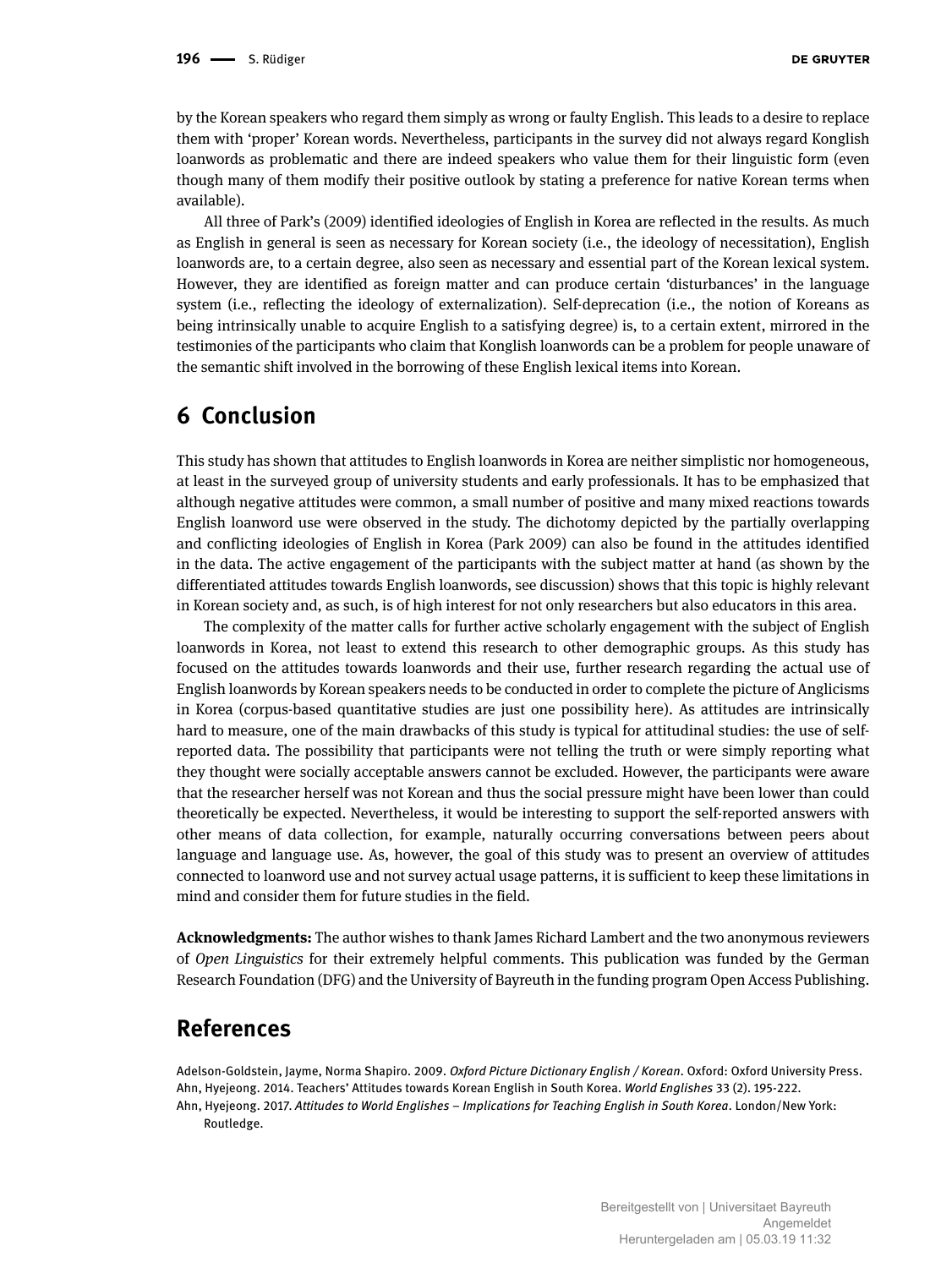- Alves, Mark J. 2009. Loanwords in Vietnamese. In Haspelmath, Martin, Uri Tadmor (eds.), *Loanwords in the World's Languages – A Comparative Handbook*, 617-637. Berlin: De Gruyter Mouton.
- Cho, Jinhyun. 2017. *English Language Ideologies in Korea: Interpreting the Past and Present*. Cham: Springer.
- Coulmas, Florian. 1999. The Far East. In Fishman, Joshua A. (ed.), *Handbook of Language & Ethnic Identity*, 399-413. New York/ Oxford: Oxford University Press.
- Daulton, Frank E. 2004. The Creation and Comprehension of English Loanwords in the Japanese Media. *Journal of Multilingual and Multicultural Development* 25. 285-296.
- Eum, Sung-Won. 2015. Number of Foreign Residents in S. Korea Triples Over Ten Years. *The Hankyoreh*. http://english.hani. co.kr/arti/english\_edition/e\_international/ 699034.html (08.01.2018).
- Görlach, Manfred. 2003. *English Words Abroad*. Amsterdam/Philadelphia: John Benjamins.
- Hadikin, Glenn S. 2014. *Korean English: A Corpus-Driven Study of a New English*. Amsterdam/Philadelphia: John Benjamins. Honna, Nobuyuki. 2008. *English as a Multicultural Language in Asian Contexts: Issues and Ideas*. Tokyo: Kurioso Publishers. Irwin, Mark. 2011. *Loanwords in Japanese*. Amsterdam/Philadelphia: John Benjamins.
- Jung, Kyutae, Su J. Min. 1999. Some Lexico-Grammatical Features of Korean English Newspapers. *World Englishes* 18 (1). 23-37.

Kim, Eun-Young J. 2012. Creative Adoption: Trends in Anglicisms in Korea. *English Today* 28 (2). 15-17.

- Kim, Eun-Young J. 2016. Anglicized Korean Neologisms of the New Millennium: An Overview. *English Today* 32 (3). 52-60.
- Kowner, Rotem, Judith Rosenhouse. 2008. The Hegemony of English and Determinants of Borrowing from Its Vocabulary. In Rosenhouse, Judith, Rotem Kowner (eds.), *Globally Speaking: Motives for Adopting English Vocabulary in Other Languages*, 4-18. Clevedon/Buffalo/Toronto: Multilingual Matters.
- Kowner, Rotem, Michal Daliot-Bul. 2008. Japanese: The Dialectic Relationships Between 'Westerness' and 'Japaneseness' as Reflected in English Loan Words. In Rosenhouse, Judith, Rotem Kowner (eds.), *Globally Speaking: Motives for Adopting English Vocabulary in Other Languages*, 250-275. Clevedon/Buffalo/Toronto: Multilingual Matters.
- Lai, Sufen Sophia. 2008. Chinese in Taiwan: Cooking a Linguistic Chop Suey and Embracing English. In Rosenhouse, Judith, Rotem Kowner (eds.), *Globally Speaking: Motives for Adopting English Vocabulary in Other Languages*, 227-249. Clevedon/Buffalo/Toronto: Multilingual Matters.
- Lawrence, Bruce C. 2010. The Verbal Art of Borrowing: Analysis of English Borrowing in Korean Pop Songs. *Asian Englishes* 13 (2). 42-63.

Lawrence, Bruce C. 2012. The Korean English Linguistic Landscape. *World Englishes* 31 (1). 70-92.

- Lee, Jamie Shinhee. 2004. Linguistic Hybridization in K-Pop: Discourse of Self-assertion and Resistance. *World Englishes* 23. 429-450.
- Lee, Jamie Shinhee. 2006. Linguistic Constructions of Modernity: English Mixing in Korean Television Commercials. *Language in Society* 35. 59-91.
- Lee, Jamie Shinhee. 2007. *I'm the Illest Fucka*: An Analysis of African American English in South Korean Hip Hop. *English Today* 23 (2). 54-60.
- Lee, Jamie Shinhee. 2011a. Globalization of African American Vernacular English in Popular Culture: *Blinglish* in Korean Hip Hop. *English World-Wide* 32 (1). 1-23.
- Lee, Jamie Shinhee. 2011b. Globalization and Language Education: *English Village* in South Korea. *Language Research* 47 (1). 123-149.
- Lee, Jamie Shinhee. 2016. 'Everywhere You Go, You See English!' Elderly Women's Perspective on Globalization and English. *Critical Inquiry in Language Studies* 14 (4). 319-350.
- Lee, Sun-Hwa. 1996. *Language Change in Korean with Special Emphasis on Semantic Change of English Loanwords*. PhD Thesis. Köln: University of Cologne, Germany.
- Loveday, Leo. 1996. *Language Contact in Japan A Socio-linguistic History*. Oxford: Clarendon Press.
- Matras, Yaron. 2011. *Language Contact*. Cambridge: Cambridge University Press.
- McTague, Mark. 1990. *A Sociolinguistic Description of Attitudes to and Usage of English by Adult Korean Employees of Major Korean Corporations in Seoul*. PhD Thesis. Austin: University of Texas at Austin, USA.
- Moody, Andrew, Yuko Matsumoto. 2012. Lu-go and the Role of English Loanwords in Japanese: The Making of a 'Pop Pidgin'. In Lee, Jamie Shinhee, Andrew Moody (eds.), *English in Asian Popular Culture*, 103-126. Hong Kong: Hong Kong University Press.
- Onysko, Alexander. 2007. *Anglicisms in German Borrowing, Lexical Productivity, and Written Code-Switching*. Berlin/New York: De Gruyter.
- Park, Joseph Sung-Yul. 2009. *The Local Construction of a Global Language: Ideologies of English in South Korea*. Berlin/New York: Mouton de Gruyter.
- Park, Joseph Sung-Yul. 2010. Language Games on Korean Television: Between Globalization, Nationalism, and Authority. In Johnson, Sally, Tommaso M. Milani (eds.), *Language Ideologies and Media Discourse*: *Texts, Practices, Politics*, 61-78. London/New York: Continuum.
- Park, Joseph Sung-Yul. 2013. English, Class and Neoliberalism in South Korea. In Wee, Lionel, Robbie B. H. Goh, Lisa Lim (eds.), *The Politics of English*, 287-302. Amsterdam/Philadelphia: John Benjamins.